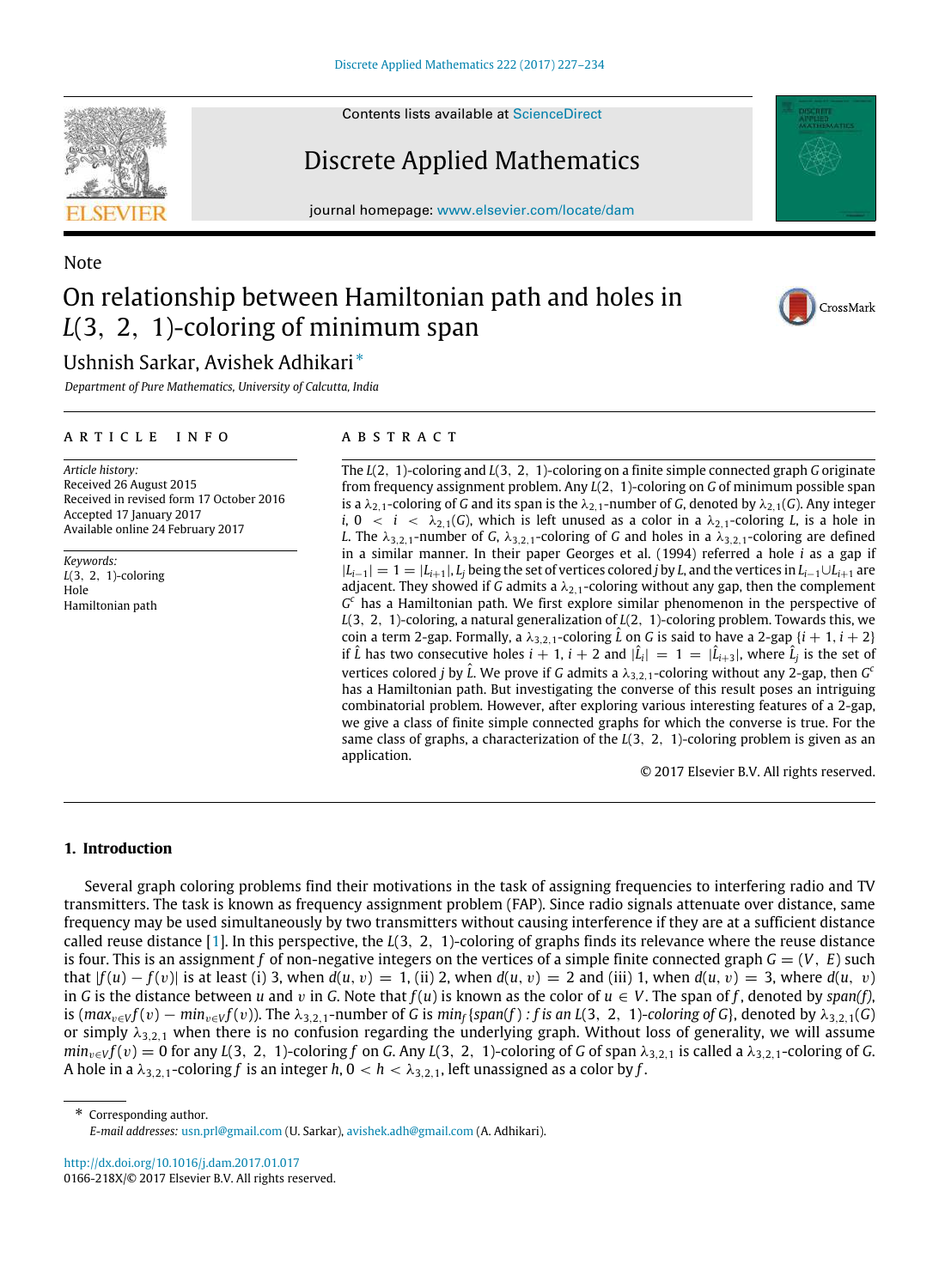<span id="page-1-1"></span>

**Fig. 1.** Illustrating an example of  $\hat{\mathfrak{G}}$ .

Though some limited results on minimum span of *L*(3, 2, 1)-coloring and related issues on few classes of graphs are known so far (see [\[1,](#page-7-0)[2,](#page-7-1)[5](#page-7-2)[,7](#page-7-3)[,8\]](#page-7-4) etc.), the study of holes in a  $\lambda_{3,2,1}$ -coloring and their relationship with different structural properties of a graph has remained an unexplored domain even for the most elementary graphs, to the best of our knowledge.

#### **2. Our contribution**

The concepts of holes and related issues have been studied widely for *L*(2, 1)-coloring problem (e.g. see [\[3,](#page-7-5)[6\]](#page-7-6)). In [\[4\]](#page-7-7), Georges et al. termed a hole *i* in an *L*(2, 1)-coloring on a graph as a gap if each of the colors *i* − 1, *i* + 1 is assigned to exactly one vertex and these two vertices are adjacent. They showed if an optimal *L*(2, 1)-coloring on a graph *G* admits no gap, then the complement *G <sup>c</sup>* has a Hamiltonian path. Note that a Hamiltonian path in a graph is a path through all the vertices. Taking a cue from the findings related to gaps in [\[4\]](#page-7-7), we first probe the phenomenon in the perspective of the *L*(3, 2, 1)-coloring problem. Towards this, we introduce the notion of 2-gap from which a new parameter 2-gap index of a graph has been evolved. Formally, a  $\lambda_{3,2,1}$ -coloring *L* on *G* is said to have a 2-gap  $\{i+1, i+2\}$  if it has two consecutive holes  $i+1$  and  $i+2$ ,  $0 \le i \le \lambda_{3,2,1}$  − 3 and  $|L_i| = |L_{i+3}| = 1$ , where  $L_i = \{v \in V : L(v) = i\}$ . Further, the minimum number of 2-gaps in any  $\lambda_{3,2,1}$ -coloring of *G* is said to be the 2-gap index of *G*, denoted by  $\hat{\rho}_{3,2,1}(G)$  or simply by  $\hat{\rho}_{3,2,1}$  if there is no confusion regarding the underlying graph.

We explore relationship between the 2-gap index of a graph and the existence of a Hamiltonian path in its complement. We state our main results whose proofs will be given in the subsequent sections.

<span id="page-1-0"></span>**Theorem 2.1.** Let G be a simple finite connected graph such that  $\hat{\rho}_{3,2,1}(G) = 0$ . Then G<sup>*c*</sup> has a Hamiltonian path.

In other words, if G admits a  $\lambda_{3,2,1}$ -coloring without any 2-gap, then  $G^c$  has a Hamiltonian path.

Our main focus lies on the converse of this theorem. In fact, proving the converse of [Theorem 2.1](#page-1-0) is a challenging combinatorial problem. However, we are able to provide a class  $\hat{\mathcal{B}}$  for which the converse of the theorem is true, where Gˆ is the class of *C*3-free and *C*5-free finite simple connected graphs, having at most (*n* − 5) 5-cycles in their complements. The graph *G* in [Fig. 1](#page-1-1) is a member of  $\mathfrak{G}$ . Our main theorem is stated below.

<span id="page-1-2"></span>**Theorem 2.2.** Let  $G \in \hat{\mathfrak{G}}$  be a graph with  $n \ge 6$  vertices such that  $G^c$  has a Hamiltonian path. Then  $\hat{\rho}_{3,2,1}(G) = 0$ .

Finally we conclude our paper by giving some applications of the above results.

#### **3. Preliminaries**

Henceforth, throughout the paper we shall assume *G* to be a simple finite connected graph with *n* number of vertices unless otherwise stated. A simple observation reveals that a  $\lambda_{3,2,1}$ -coloring has at most two consecutive holes. A  $\lambda_{3,2,1}$ coloring *L* on *G* is said to have a 2-hole  $\{i+1, i+2\}$  if *L* has two consecutive holes  $i+1$  and  $i+2$ , where  $0 \le i \le span(L) - 3$ . Clearly, a 2-gap is a 2-hole in a  $\lambda_{3,2,1}$ -coloring. Any  $\lambda_{3,2,1}$ -coloring on *G* with minimum number of 2-holes will be called a *minimum*  $\lambda_{3,2,1}$ -coloring on *G*. For any  $\lambda_{3,2,1}$ -coloring L on a graph *G*, a color  $m \in \{0, 1, \ldots, \lambda_{3,2,1}\}$  is a multiple color if  $l_m \geq 2$ , where  $l_m = |L_m|$ .

If the vertices *u* and *v* are adjacent in *G*, we denote this by  $u \sim v$  in *G*, otherwise we write  $u \sim v$  in *G*. The complete graph, path and cycle on *n* vertices are denoted by  $K_n$ ,  $P_n$  and  $C_n$  respectively. For a  $\lambda_{3,2,1}$ -coloring *L* on *G*, the vertices in  $L_i$ are denoted as  $v_j^i$ ,  $1 \le j \le l_i$  and for  $l_i=1$ ,  $v_1^i$  is denoted simply as  $v^i$ . Let  $\frak G$  be the class of  $C_3$ -free and  $C_5$ -free finite simple connected graphs. Then  $\hat{\mathfrak{G}}$  is a subclass of  $\mathfrak{G}$ .

Note that for any  $\lambda_{3,2,1}$ -coloring on  $G$  with a 2-gap  $\{i+1,i+2\}$ ,  $v^i\sim v^{i+3}$  in  $G$ , because otherwise, reducing the colors of vertices with color  $\geq i$  + 3 by 1 and retaining the colors of other vertices, we get an *L*(3, 2, 1)-coloring of span  $\lambda_{3,2,1}$  – 1 on *G*, a contradiction.

We now prove some results which will be required throughout the paper.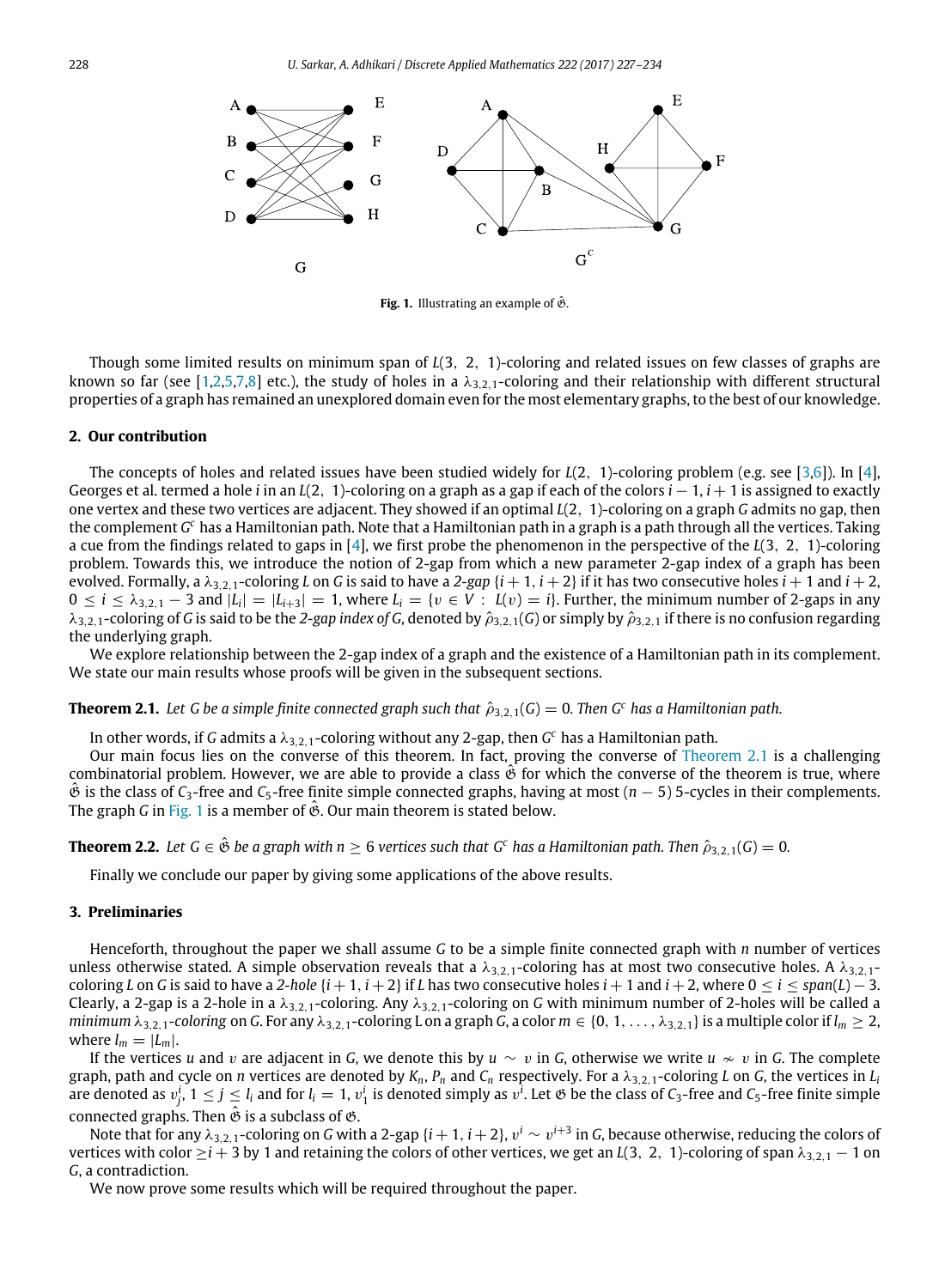<span id="page-2-3"></span>**Lemma 3.1.** Let L be any  $\lambda_{3,2,1}$ -coloring on any graph G and i and i + 1 be two consecutive colors. Let  $u \in L_i$  and  $v \in L_{i+1}$ . Then *for any vertex*  $w \notin \{u, v\}$ ,  $w \sim u$  or  $w \sim v$  *in G<sup>c</sup>*.

**Proof.** Since  $d(u, v) \neq 2$  in *G*, therefore the proof follows easily.  $\Box$ 

<span id="page-2-0"></span>**Lemma 3.2.** Let L be any  $\lambda_{3,2,1}$ -coloring on any graph G and i and j be any two colors with  $0 \leq |i - j| \leq 2$ . Then for  $u \in L_i$  and  $v \in L_j$ ,  $u \sim v$  *in*  $G^c$ .

**Proof.** If not, then we would have  $u \sim v$  in G implying  $|i - j| > 3$ , a contradiction. □

### **4. Proof of [Theorem 2.1](#page-1-0)**

Let *L* be a  $\lambda_{3,2,1}$ -coloring with no 2-gaps on *G*. Let  $L_i\neq\emptyset$  where  $0\leq i\leq\lambda_{3,2,1}.$  Then by [Lemma 3.2,](#page-2-0) the vertices of  $L_i$ induce a clique in  $G^c$  and so we get a path in  $G^c$  of length  $l_i-1$  through all the vertices of  $L_i$ . Let this path be  $P^{(i)}$  in  $G^c$  and the initial, end vertices of  $P^{(i)}$  be  $u_i, \ v_i$  respectively.

*Case I* Let  $L_{i+1}\neq\emptyset$ . Then by the same reason as above, we get a path  $P^{(i+1)}$  in  $G^c$  through all the vertices of  $L_{i+1}$  with  $u_{i+1}$  and  $v_{i+1}$  as its initial and end vertices respectively.

By [Lemma 3.2,](#page-2-0)  $v_i\sim u_{i+1}$  in  $G^c$ . Therefore concatenating the path  $P^{(i)}$ , the edge  $(v_i,\;u_{i+1})$  and the path  $P^{(i+1)}$ , we obtain a new path, say,  $Q_1^{(i)}$  in  $G^c$  through all the vertices of  $L_i\cup L_{i+1}$ , with  $u_i$  and  $v_{i+1}$  as its initial and end vertices respectively.

*Case II* Let  $L_{i+1} = \emptyset$  and  $L_{i+2} \neq \emptyset$ . Then by repeating the previous argument, there is a path  $P^{(i+2)}$  in  $G^c$  through the vertices of  $L_{i+2}$  with  $u_{i+2}$  and  $v_{i+2}$  as its initial and end vertices respectively.

By [Lemma 3.2,](#page-2-0)  $v_i\sim u_{i+2}$  in  $G^c$ . Therefore concatenating the path  $P^{(i)}$ , the edge  $(v_i,\;u_{i+2})$  and the path  $P^{(i+2)}$ , we obtain a new path, say,  $Q_2^{(i)}$  in  $G^c$  through all the vertices of  $L_i\cup L_{i+2}$ , with  $u_i$  and  $v_{i+2}$  as its initial end vertices respectively.

Case III Let 
$$
L_{i+1} = \emptyset = L_{i+2}
$$
. Then  $L_{i+3} \neq \emptyset$ .

Since *L* has no 2-gap, therefore  $l_i\neq 1$  or  $l_{i+3}\neq 1$  and so one vertex in  $L_i$  must be adjacent to a vertex, say,  $u_{i+3}\in L_{i+3}$  in  $G^c$ . Without loss of generality, we assume this vertex in  $L_i$  to be the end vertex  $v_i$  of  $P^{(i)}$  in  $G^c$ , as described above. Therefore  $v_i \sim u_{i+3}$  in  $G^c$ .

Using [Lemma 3.2,](#page-2-0) starting from  $u_{i+3}$ , we can get a path  $P^{(i+3)}$  in  $G^c$  through all the vertices of  $L_{i+3}$ , with  $v_{i+3}$  (say) as its end vertex. Concatenating the path  $P^{(i)}$ , the edge ( $v_i,\;u_{i+3}$ ) and the path  $P^{(i+3)}$ , we obtain a new path, say,  $Q_3^{(i)}$  in  $G^c$  through all the vertices of  $L_i \cup L_{i+3}$ , with  $u_i$  and  $v_{i+3}$  as its initial and end vertices respectively.

Starting from  $i=0$  as  $L_0\neq\emptyset$ , using the above argument repeatedly, we obtain a path in  $G^c$  through all the vertices of  $G^c$ . Hence *G <sup>c</sup>* has a Hamiltonian path.

#### **5. Preparatory results for proving [Theorem 2.2](#page-1-2)**

We divide this section into two parts, first part focusing on  $\mathfrak{G}$  and the later on  $\hat{\mathfrak{G}}$ .

*5.1. Positive*  $\hat{\rho}_{3,2,1}$  *inhibits multiple color in a minimum*  $\lambda_{3,2,1}$ *-coloring on G*  $\in \mathfrak{G}$ 

In this subsection we will focus on the class  $\mathfrak G$  of  $C_3$ -free and  $C_5$ -free finite simple connected graphs. But first we need the following result.

<span id="page-2-1"></span>**Lemma 5.1.** *Let L be a minimum*  $\lambda_{3,2,1}$ -coloring with a 2-gap {*g* + 1, *g* + 2} on any graph G. Then  $l_{g+4} \le 1$  and  $l_{g-1} \le 1$ .

**Proof.** If possible, let  $l_{g+4}\geq 2$ . For each  $u\in L_{g+4}$ ,  $d(u,v^g)\geq 2$  in *G*, since otherwise we would have  $d(u,v^{g+3})=2$  in *G*, a contradiction. Replacing the color of a vertex in  $L_{g+4}$  by  $g+2$  would yield a new  $\lambda_{3,2,1}$  coloring with fewer 2-holes, leading to a contradiction.

By similar argument, we have  $l_{g-1}$  ≤ 1. □

**Remark 5.1.** Obviously for a minimum  $\lambda_{3,2,1}$ -coloring *L* with a 2-gap {*g* + 1, *g* + 2} on *G*, if  $l_{g+4}=1$ , then  $v^{g+4}\nsim v^g$  and if *l*<sub>g−1</sub> = 1, then  $v^{g-1}$  ≁  $v^{g+3}$  in *G*.

Now for any minimum  $\lambda_{3,2,1}$ -coloring *L* with a 2-gap { $g + 1, g + 2$ } on a graph  $G \in \mathfrak{G}$ , we consider all four possibilities arising from [Lemma 5.1](#page-2-1) : (i)  $l_{g-1} = 0 = l_{g+4}$ , (ii)  $l_{g-1} = 1$ ,  $l_{g+4} = 0$ , (iii)  $l_{g-1} = 0$ ,  $l_{g+4} = 1$  and (iv)  $l_{g-1} = 1 = l_{g+4}$ . Finally we prove the main result [\(Theorem 5.1\)](#page-5-0) of this subsection. We will proceed through the following results.

<span id="page-2-2"></span>**Lemma 5.2.** Let L be a minimum  $\lambda_{3,2,1}$ -coloring with a 2-gap {g + 1, g + 2} on a graph  $G \in \mathfrak{G}$  and m be a multiple color (if *exists) in L. If*  $w \in L_m$  *is not adjacent to any vertex in*  $L_{g-1}$  *(possibly empty) and*  $L_{g+4}$  *(possibly empty) in G, then* w *is adjacent to* either  $v^{\mathrm{g}}$  or  $v^{\mathrm{g+3}}$  in G.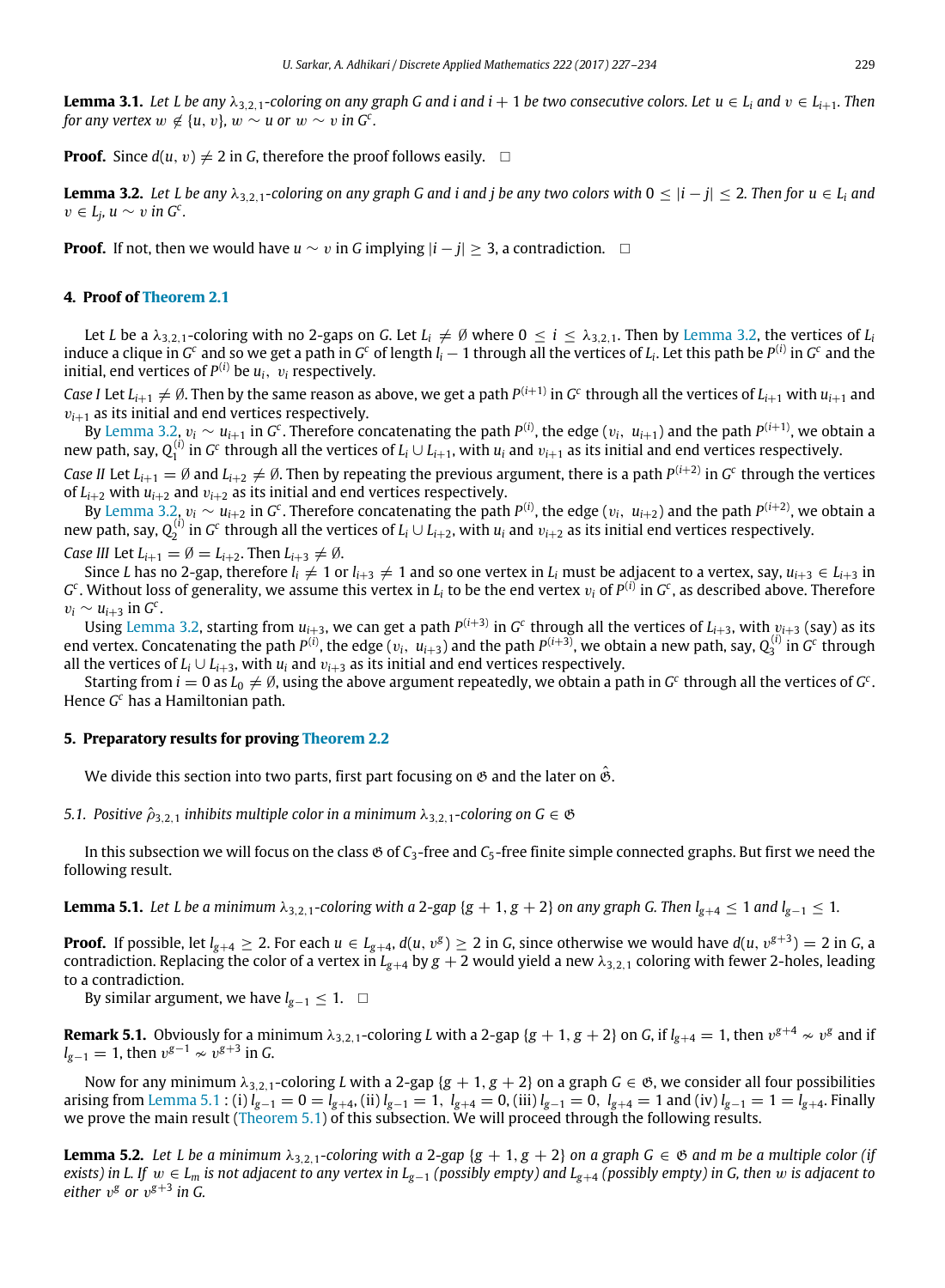

**Fig. 2.** Illustrating the situation when  $v_1^m \sim v^g$  and  $d(v_2^m, v^{g+3}) = 2$  in *G*.

<span id="page-3-0"></span>**Proof.** Let  $w \nsim v^g$  in *G*.

We claim that  $d(w, v^g) = 2$  in *G*. If not, then either  $d(w, v^g) = 3$  or  $d(w, v^g) \ge 4$  in *G*.

If possible, let  $d(w,v^g)=3$  in G. Then  $w\nsim v^{g+3}$  in G and the color of  $w$  can be replaced by  $g+1$  to get a  $\lambda_{3,2,1}$ -coloring with fewer 2-holes, a contradiction.

Again if possible, let  $d(w,v^g)\geq 4$  in  $G$ . Then every shortest path between  $w$  and  $v^g$  in  $G$  avoids  $v^{g+3}$ , because otherwise we would have  $d(w,v^{g+3})\geq 3$  in  $G$  and so we can replace the color of  $w$  by  $g+2$  to obtain a  $\lambda_{3,2,1}$ -coloring with fewer 2-holes, a contradiction. But then again we can replace the color of w by  $g + 1$  to obtain a new  $\lambda_{3,2,1}$ -coloring with fewer 2-holes, a contradiction.

Hence  $d(w, v^g) = 2$  in *G*.

If possible let  $w \nsim v^{g+3}$  in *G*. As *G* is *C*<sub>3</sub>-free and *C*<sub>5</sub>-free, so *d*(w,  $v^{g+3}) \neq 2$  and therefore *d*(w,  $v^{g+3}) = 3$  in *G*. Now the color of  $w$  can be replaced by  $g+2$  to produce a  $\lambda_{3,2,1}$ -coloring with fewer 2-holes, a contradiction. Hence  $w\sim v^{g+3}$  in  $G$ .

This completes the proof.  $\square$ 

<span id="page-3-2"></span>**Corollary 5.3.** Let L be a minimum  $\lambda_{3,2,1}$ -coloring with a 2-gap {*g* + 1, *g* + 2} on a graph *G* ∈  $\mathfrak{G}$  such that  $l_{g-1} = 0 = l_{g+4}$ . *Then L has no multiple color.*

**Proof.** The proof immediately follows from the [Lemma 5.2.](#page-2-2) □

<span id="page-3-1"></span>**Lemma 5.4.** Let  $\{g + 1, g + 2\}$  be a 2-gap and  $l_{g-1} = 1$  in a minimum  $\lambda_{3,2,1}$ -coloring L on any graph G. Then  $l_{g-2} = 0$ .

**Proof.** If possible, let  $l_{g-2}>0.$  Let  $u=v^{g-1}.$  Since  $v^{g-1}\nsim v^{g+3}$  in *G*, replacing the color of  $u$  by  $g+1,$  we have a new  $\lambda_{3,2,1}$ -coloring with fewer 2-holes, a contradiction.  $\Box$ 

<span id="page-3-3"></span>**Proposition 5.5.** Let L be a minimum  $\lambda_{3,2,1}$ -coloring with a 2-gap {*g* + 1, *g* + 2} on a graph *G* ∈  $\&$  *such that*  $l_{g-1} = 1$ ,  $l_{g+4} = 0$ . *Then L has no multiple color.*

**Proof.** If possible, let *L* have a multiple color *m*. Then there is a  $\hat{w}\in L_m$  such that  $\hat{w}\sim v^{g-1}$  in *G*, by [Lemma 5.2.](#page-2-2)

If possible, let  $d(\hat w,v^{g+3})\geq 3$  in G. Since  $l_{g+4}=0$  and  $\hat w\nsim v^g$  in G, replacement of  $L(\hat w)$  by  $g+2$  to obtain a new  $\lambda_{3,2,1}$ -coloring leads to a contradiction because the new coloring has fewer 2-holes. Hence  $d(\hat w, v^{g+3})\leq 2$  in G.

Again, since *m* is a multiple color,  $L_m\setminus\{\hat w\}\neq\emptyset$ . Let  $w\,\in\,L_m\setminus\{\hat w\}$ . Then we should have  $w\,\sim\,v^g$  or  $w\,\sim\,v^{g+3}$  in  $G_m$ by [Lemma 5.2.](#page-2-2) Hence  $|L_m \setminus \{\hat{w}\}| = 1$ , i.e.,  $L_m = \{w, \ \hat{w}\}$ . Now  $w \sim v^{g+3}$  and  $d(\hat{w}, v^{g+3}) \leq 2$  in G would together imply *d*( $\hat{w}$ ,  $w$ ) ≤ 3 in *G*, a contradiction. So  $w \sim v^{g+3}$  and hence  $w \sim v^g$  in *G*. Also *d*( $\hat{w}$ ,  $v^{g+3}$ ) ≠ 1, i.e., *d*( $\hat{w}$ ,  $v^{g+3}$ ) = 2, since otherwise  $d(\hat{w}, w) = 3$  in *G*, a contradiction. (See [Fig. 2](#page-3-0) with  $w = v_1^m$  and  $\hat{w} = v_2^m$ .)

Now,  $v^{g-1}\nsim v^{g+3}$  and  $v^{g-1}\sim \hat w$  in G. So,  $2\leq d(v^{g-1},v^{g+3})\leq 3$  in G. But  $d(v^{g-1},v^{g+3})=2$  would imply G has C3 or C5 as its subgraph, a contradiction. So  $d(v^{g-1}, v^{g+3})=3.$  Replacing  $L(v^{g-1})$  by  $g+2$ , we get a  $\lambda_{3,2,1}$ -coloring  $\hat{L}$  with  $\hat{l}_{g-1}=0.$  Also by [Lemma 5.4,](#page-3-1) ˆ*lg*−<sup>2</sup> = *<sup>l</sup>g*−<sup>2</sup> = 0. Therefore ˆ*lg*−<sup>3</sup> ̸= 0. Thus ˆ*<sup>L</sup>* is a λ3,2,1-coloring with a 2-hole {*<sup>g</sup>* − <sup>2</sup>, *<sup>g</sup>* − <sup>1</sup>}. Also the number of 2-holes in  $\hat{L}$  is same as that of *L*, since  $\hat{l}_{g+2} = 1$ . So  $\hat{L}$  is a minimum  $\lambda_{3,2,1}$ -coloring with a 2-hole { $g-2, g-1$ } and  $\hat{l}_g = 1$ . If possible, let  $\hat{l}_{g-3}\geq 2.$  Then there is a vertex  $u\in \hat{L}_{g-3}$  such that  $u\nsim v^g$  in *G*, since  $\hat{l}_g=1.$  Replacing the color of  $u$  by

*g* − 2 gives a new  $\lambda_{3,2,1}$ -coloring with fewer 2-holes, a contradiction. Hence  $\hat{l}_{g-3}$  = 1, i.e., {*g* − 2, *g* − 1} is a 2-gap in  $\hat{l}$ .

Also  $\hat{l}_{g+1}=0$ ,  $\hat{l}_{g+2}=1$ . Since  $m$  is a multiple color,  $\hat{l}_{g-4}=1$ , by [Corollary 5.3.](#page-3-2) Now  $\hat{l}_m=l_m=2$  and repeating the argument as above, we have  $v_i^m \sim v^{g-3}$ ,  $v_i^m \sim v^g$ ,  $v_j^m \sim v^{g-4}$ ,  $v_j^m \approx v^{g-3}$ ,  $d(v_j^m, v^g) = 2$  and  $d(v^{g-4}, v^g) = 3$  in G. (See [Fig. 3.](#page-4-0))

Therefore either  $v_i^m=v_1^m$  requiring a  $C_3$  or  $v_i^m=v_2^m$  implying  $d(v_1^m,v_2^m)=3$  in  $G$ , a contradiction. Hence  $L$  has no multiple color. □

**Corollary 5.6.** Let L be a minimum  $\lambda_{3,2,1}$ -coloring with a 2-gap {g + 1, g + 2} on a graph  $G \in \mathfrak{G}$ . If  $\lambda_{3,2,1} = g + 3$ , then L has *no multiple color.*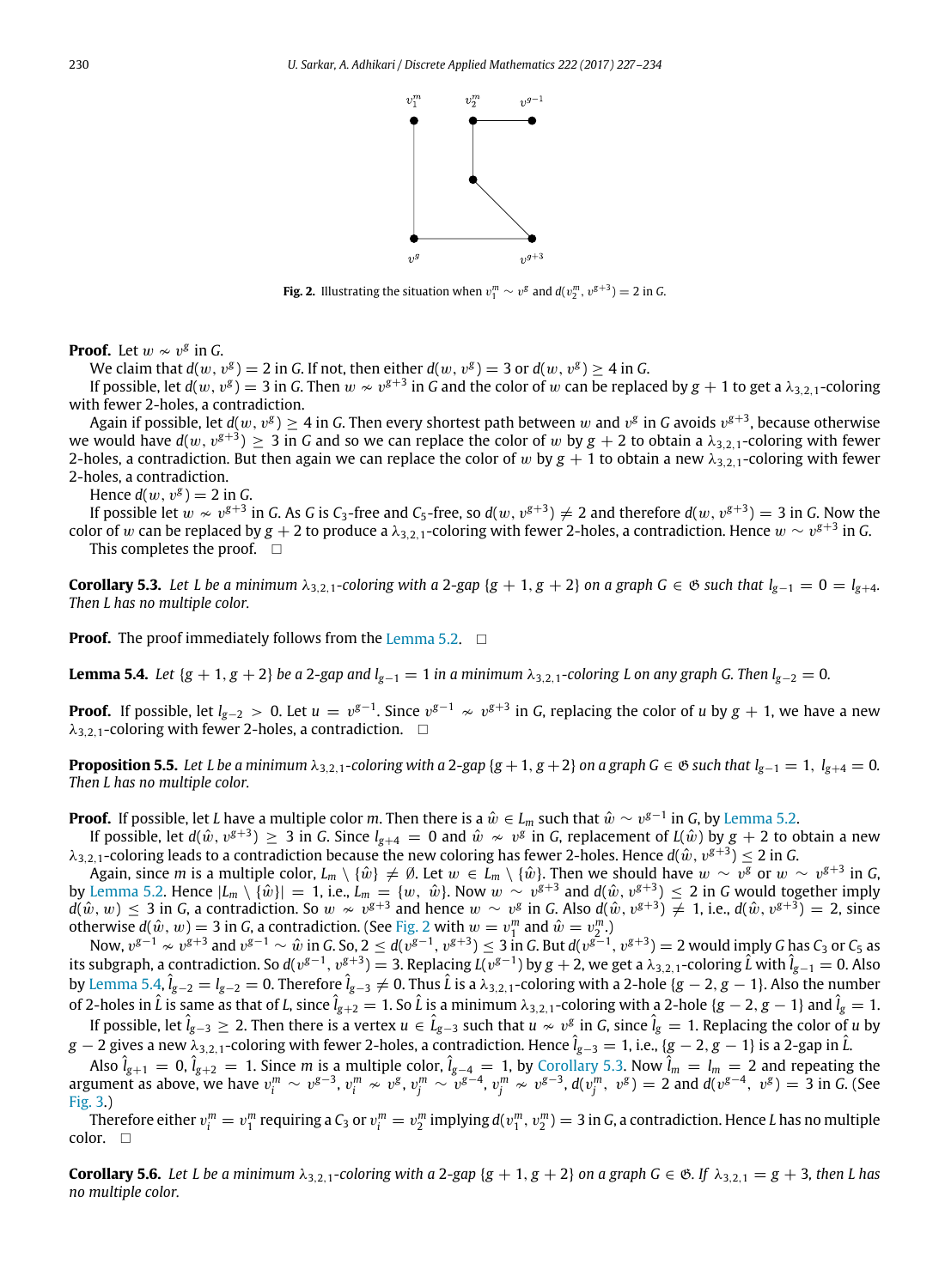

<span id="page-4-0"></span>**Fig. 3.** Replacement of the color  $g - 1$  by  $g + 2$  together with the 2-gap  $\{g - 3, g\}$  in the new coloring.

**Proof.** Clearly,  $I_{g+4} = 0$ . By [Corollary 5.3](#page-3-2) and [Proposition 5.5,](#page-3-3) *L* has no multiple color. □

<span id="page-4-2"></span>**Lemma 5.7.** Let L be a minimum  $\lambda_{3,2,1}$ -coloring with a 2-gap { $g + 1$ ,  $g + 2$ } on a graph  $G \in \mathfrak{G}$ . Then  $\lambda_{3,2,1} \neq g + 4$ .

**Proof.** If possible, let  $\lambda_{3,2,1}=g+4$ . By [Lemma 5.1,](#page-2-1)  $l_{g+4}=1$ . As  $v^{g+4}\nsim v^g$  in *G*, replacing  $L(v^{g+4})$  by  $g+2$  gives a new *L*(3, 2, 1)-coloring with span  $\lambda_{3,2,1}$  – 1, a contradiction.  $\Box$ 

<span id="page-4-1"></span>**Lemma 5.8.** Let  $\{g + 1, g + 2\}$  be a 2-gap and  $l_{g+4} = 1$  in a minimum  $\lambda_{3,2,1}$ -coloring L on any graph G. Then  $l_{g+5} = 0$ .

**Proof.** If possible, let  $l_{g+5}>0$ . As  $v^{g+4}\nsim v^g$  in *G*, replacing  $L(v^{g+4})$  by  $g+2$  gives a  $\lambda_{3,2,1}$ -coloring on *G* with fewer 2-holes, a contradiction. □

<span id="page-4-4"></span>**Proposition 5.9.** Let L be a minimum  $\lambda_{3,2,1}$ -coloring with a 2-gap {*g* + 1, *g* + 2} on a graph *G* ∈  $\mathfrak{G}$  such that  $l_{g-1} = 0$ ,  $l_{g+4} = 1$ . *Then L has no multiple color.*

**Proof.** Using [Lemma 5.8,](#page-4-1) argument similar to the proof of [Proposition 5.5](#page-3-3) is needed.  $\Box$ 

The following lemma is required for considering the last possibility:  $l_{g-1} = 1 = l_{g+4}$ .

<span id="page-4-3"></span>**Lemma 5.10.** Let L be a minimum  $\lambda_{3,2,1}$ -coloring with a 2-gap {*g* + 1, *g* + 2} on a graph  $G \in \mathfrak{G}$ . If  $l_{g+4} = 1$ , then  $\lambda_{3,2,1} \geq g + 6$ *and*  $l_{\text{g+6}} = 1$ *.* 

**Proof.** By [Lemma 5.7,](#page-4-2)  $\lambda_{3,2,1} \geq g + 5$ . But by [Lemma 5.8,](#page-4-1)  $l_{g+5} = 0$ . Therefore we should have  $\lambda_{3,2,1} \geq g + 6$ .

We replace  $L(v^{g+4})$  by  $g+2$  to get a new  $\lambda_{3,2,1}$ -coloring  $\hat L$  with holes  $g+4$  and  $g+5.$  So we have  $\hat l_{g+6}>0.$  The number of 2-holes in  $\hat{L}$  is same as that of *L* and hence  $\hat{L}$  is also a minimum  $\lambda_{3,2,1}$ -coloring.

If possible, let  $\hat{l}_{g+6}\geq2.$  Then there is a vertex  $u\in\hat{L}_{g+6}$  such that  $u\nsim v^{g+3}$  in  $G$ , as  $\hat{l}_{g+3}=1.$  Replacing the color of  $u$ by  $g+5$  gives a  $\lambda_{3,2,1}$ -coloring with fewer 2-holes, a contradiction. Hence  $\hat{l}_{g+6}=1.$  So  $l_{g+6}=1$  in *L*, as color of  $v^{g+6}$  in *L* remains unaltered in  $\hat{L}$ .  $\square$ 

<span id="page-4-5"></span>**Proposition 5.11.** Let L be a minimum  $\lambda_{3,2,1}$ -coloring on a graph G ∈  $\mathfrak{G}$  with a 2-gap {*g* + 1, *g* + 2} such that  $l_{g-1} = 1 = l_{g+4}$ . *Then L has no multiple color.*

**Proof.** By [Lemma 5.8,](#page-4-1)  $l_{g+5}=0$  and by [Lemma 5.10,](#page-4-3)  $l_{g+6}=1$ . Since  $v^{g+4}\nsim v^g$  in *G*, replacing *L*( $v^{g+4}$ ) by  $g+2$  gives a new  $\lambda_{3,2,1}$ -coloring, say,  $L^{(1)}$  of *G* with a new 2-gap {*g* + 4, *g* + 5} and  $l_{g+2}^{(1)}=1$ . Thus the number of 2-gaps in  $L^{(1)}$  is same as that of *L* and so  $L^{(1)}$  is also a minimum  $\lambda_{3,2,1}$ -coloring on *G*.

If  $\int_{g+7}^{(1)}$  = 0, then  $L^{(1)}$  and hence *L* has no multiple color, by [Proposition 5.5.](#page-3-3)

If not, then  $\int_{g+7}^{(1)}=1$ , by [Lemma 5.1.](#page-2-1) By [Lemma 5.8,](#page-4-1)  $\int_{g+8}^{(1)}=0$  and by [Lemma 5.10,](#page-4-3)  $\int_{g+9}^{(1)}=1$ . As  $\{g+4,\;g+5\}$  is a 2-gap in  $L^{(1)}$ , so  $v^{g+3}\sim \tilde{v}^{g+6}$  and hence  $v^{g+7}\nsim v^{g+3}$  in *G*. Therefore, replacing  $L^{(1)}(v^{g+7})$  by  $g+5$  gives a new  $\lambda_{3,2,1}$ -coloring, say,  $L^{(2)}$ of G with a new 2-gap {g + 7, g + 8} and  $l_{g+5}^{(2)}=1$ . Arguing similarly as before, we get  $L^{(2)}$  is also a minimum  $\lambda_{3,2,1}$ -coloring on *G*.

If  $l_{g+10}^{(2)} = 0$ , then  $L^{(2)}$  and hence *L* have no multiple color, by [Proposition 5.5.](#page-3-3)

If not, then  $\int_{g+10}^{(2)}=1$ , by [Lemma 5.1.](#page-2-1) We repeat the argument as before and noting that *G* is a finite graph, after a finite number of repetitions, we get a minimum  $\lambda_{3,2,1}$ -coloring, say,  $L^{(i)}$  of  $G$  with a new 2-gap { $g+1+3i,~g+2+3i$ } and  $l_{g-1+3i}^{(i)}=1,$  $l_{g+4+3i}^{(i)} = 0$ , for some integer  $i \geq 1$ . By [Proposition 5.5,](#page-3-3)  $L^{(i)}$  and hence *L* have no multiple color.  $\Box$ 

We now prove the main result of this subsection.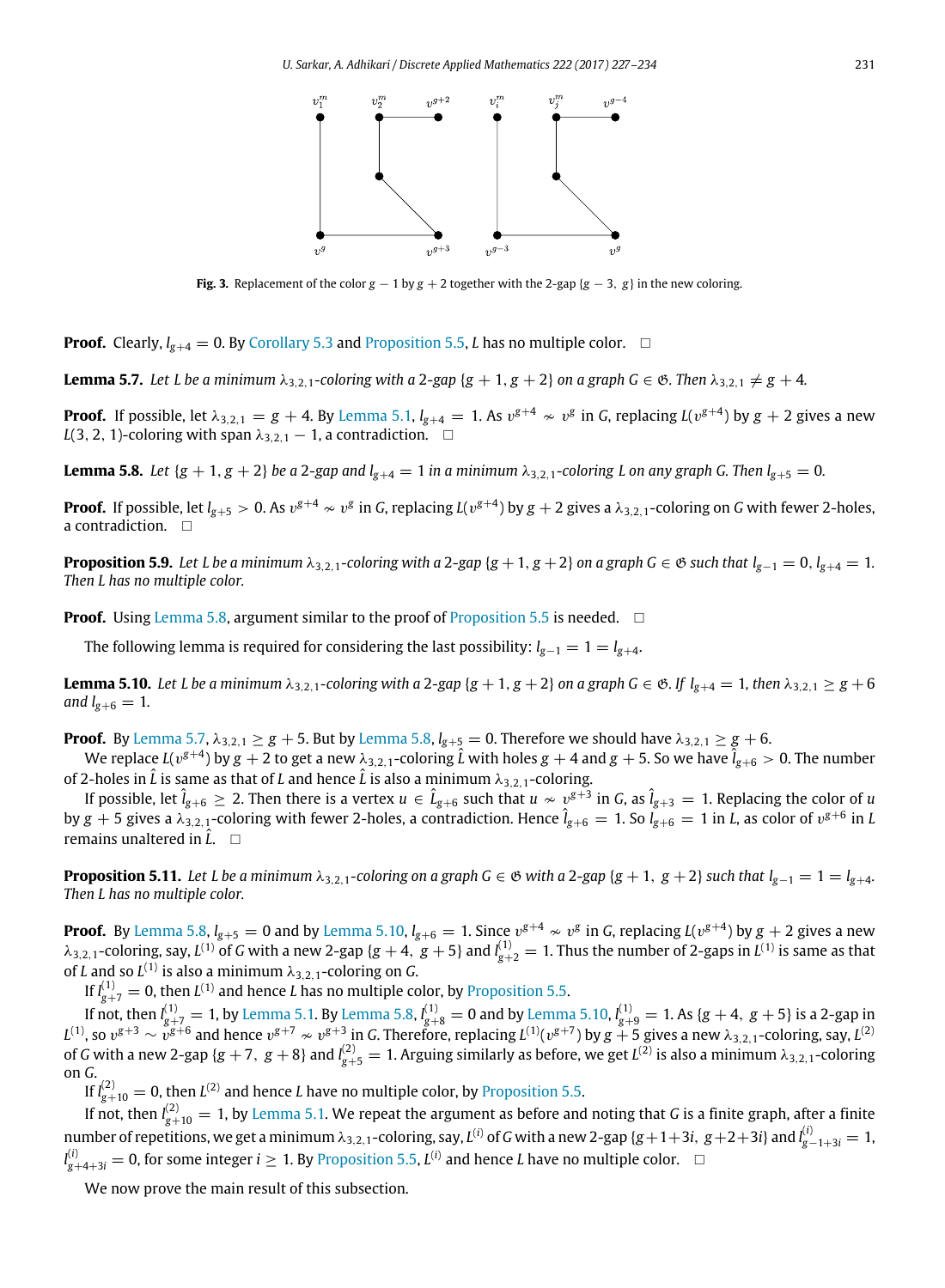<span id="page-5-2"></span>

Fig. 4. Illustrating different cases in the proof of [Proposition 5.12.](#page-5-1)

<span id="page-5-0"></span>**Theorem 5.1.** *Let L be a minimum*  $\lambda_{3,2,1}$ -coloring with a 2-gap on a graph  $G \in \mathcal{B}$ . Then L has no multiple color.

**Proof.** Proof directly follows from [Corollary 5.3,](#page-3-2) [Propositions 5.5,](#page-3-3) [5.9](#page-4-4) and [5.11.](#page-4-5) □

*5.2. Positive*  $\hat{\rho}_{3,2,1}$  *inhibits consecutive colors in a minimum*  $\lambda_{3,2,1}$ *-coloring on G*  $\in \hat{\mathfrak{G}}$ 

After proving the following result for &, we will exploit it for  $\hat\mathfrak G$  where  $\hat\mathfrak G=\{G\in\mathfrak G\,:\,\,G^c$  has at most (*n*  $-$  5) distinct 5-cycles}.

<span id="page-5-1"></span>**Proposition 5.12.** Let L be a minimum  $\lambda_{3,2,1}$ -coloring on a graph  $G \in \mathcal{B}$  with  $n \geq 6$  vertices and  $\hat{\rho}_{3,2,1}(G) > 0$ . If L has *consecutive colors, then G<sup><i>c*</sup> has at least ( $n - 4$ ) distinct 5-cycles.

**Proof.** Let  $i$ ,  $i+1$  be two consecutive colors in *L*. Since  $\hat{\rho}_{3,2,1}(G)>0$ ,  $L$  has a 2-gap, say,  $\{j+1,\,j+2\}$ . By [Theorem 5.1,](#page-5-0)  $L$  has no multiple color. Since  $v^j \nsim v^{j+3}$  in  $G^c$ , every other vertex is adjacent to  $v^j$  or  $v^{j+3}$  in  $G^c$ , otherwise  $G$  would have a triangle, a contradiction. Again by [Lemma 3.1,](#page-2-3) for every  $w\in\{v^j,~v^{j+3}\}, w\sim v^i$  or  $w\sim v^{i+1}$  in  $G^c$ . Also,  $v^i\sim v^{i+1}$  in  $G^c$ , by [Lemma 3.2.](#page-2-0) Thus we get a  $P_4$  in  $G^c$  with  $v^j,\;v^{j+3}$  as end vertices and  $v^i,\;v^{i+1}$  as internal vertices. Without loss of generality, let that path be  $P: \; v^j,\; v^i,\; v^{i+1},\; v^{j+3}.$  Let  $A=\{v^j,\; v^{j+3},\; v^i,\; v^{i+1}\}.$  Since  $n\geq 6,$   $G^c$  has at least two more vertices.

Now, let  $u$  be any vertex in V  $\setminus$  A. If  $u\sim v^j$  in  $G^c$ , we call  $u$  to be a type I vertex and if  $u\sim v^{j+3}$  in  $G^c$ , we call  $u$  to be a type II vertex.

Again, a type I vertex  $u\in V\setminus A$  is of two kinds: (i)  $u\nsim v^i$  in  $G^c$  and we call it a type I(a) vertex; (ii)  $u\sim v^i$  in  $G^c$  and we call it a type I(b) vertex. Note that for a type I(a) vertex *u*, we must have  $u\sim v^{i+1}$  in  $G^c$ , by [Lemma 3.1.](#page-2-3)

Similarly, a type II vertex  $u\in V\setminus A$  is also of two kinds: (i)  $u\nsim v^{i+1}$  in  $G^c$  and we call it a type II(a) vertex; (ii)  $u\sim v^{i+1}$  in *G c* and we call it a type II(b) vertex. Note that for a type II(a) vertex *u*, we must have *u* ∼ v *i* in *G c* , by [Lemma 3.1.](#page-2-3)

We now consider the following cases.

*Case A:* Let  $u \in V \setminus A$  be a type I(a) vertex. Since  $\{u, v^i, v^{j+3}\}$  cannot be an independent set and  $u \nsim v^i$  in  $G^c$ , so we have  $u\sim v^{j+3}$  or  $v^i\sim v^{j+3}$  in  $G^c$  . Hence  $u$  and vertices of A together form a  $\mathcal{C}_5$  in  $G^c$  . (See [Fig. 4.](#page-5-2))

*Case B*: Let  $u \in V \setminus A$  be a type II(a) vertex. Using similar argument, it can be shown that *u* and vertices of *A* together form a *C*<sup>5</sup> in *G c* . (See [Fig. 4.](#page-5-2))

*Case C:* Let  $u \in V \setminus A$  be type I(b). Now  $G^c$  has at least one more vertex in  $V \setminus A$ .

 $\mathcal{C}$ ase C(i): Let  $\exists\,\hat{u}\in V\setminus(A\cup\{u\})$  which is type I(a) (see [Fig. 4\)](#page-5-2). Then  $u$ , along with  $\hat{u}$  and vertices of  $A\setminus\{v^{j+3}\}$ , forms a  $\mathcal{C}_5$  in  $G^c$ .  $\zeta$  *Case C(ii):* Let  $\exists$   $\hat{u}\in V\setminus (A\cup \{u\})$  which is type II(a) (see [Fig. 4\)](#page-5-2). Since  $\{u,\ \hat{u},\ v^{i+1}\}$  cannot be an independent set and  $\hat{u}\nsim v^{i+1}$ in  $G^c$ , therefore  $u\sim \hat u$  or  $u\sim v^{i+1}$  in  $G^c$ . Hence  $u$ , along with  $\hat u$  and vertices of  $A\setminus\{v^j\}$ , forms a  $\mathcal C_5$  in  $G^c$ .

*Case C(iii):* Let every vertex in *V*  $\setminus$  (*A*  $\cup$  {*u*}) is type I(b) or II(b). We will handle this case later.

*Case D:* Let  $u \in V \setminus A$  be type II(b). Now  $G^c$  has at least one more vertex in  $V \setminus A$ .

*Case D(i):* Let  $\exists \hat{u} \in V \setminus (A \cup \{u\})$  which is type I(a) (see [Fig. 4\)](#page-5-2). Since  $\{u, \hat{u}, v^i\}$  cannot be an independent set and  $\hat{u} \nsim v^i$  in  $G^c$ , therefore  $u\sim\hat{u}$  or  $u\sim v^i$  in  $G^c$ . Hence  $u$ , along with  $\hat{u}$  and vertices of  $A\setminus\{v^{j+3}\}$ , forms a  $\mathcal{C}_5$  in  $G^c$ .

 $\mathcal{C}$ ase D(ii): Let  $\exists\ \hat{u}\in V\setminus (A\cup\{u\})$  which is type II(a) (see [Fig. 4\)](#page-5-2). Then  $u$ , along with  $\hat{u}$  and vertices of  $A\setminus\{v^j\}$ , forms a  $\mathcal{C}_5$  in  $G^c$ . *Case D(iii):* Let every vertex in  $V \setminus (A \cup \{u\})$  is type I(b) or II(b). We shall consider Case *C(iii)* and *Case D(iii)* together. Hence we can assume that all the vertices in  $V \setminus A$  is type I(b) or II(b). Now three situations may occur.

*Situation I:* Let there exist at least one type I(b) vertex and at least one type II(b) vertex.

*Situation I(a):* Let the type I(b) vertices together form a clique and the type II(b) vertices together form a clique in *G c* . Then no type I(b) vertex can be simultaneously a type II(b) vertex, because otherwise *G* would have an isolated vertex, a contradiction. Let  $X = \{v : v$  is a type I(b) vertex}  $\cup$   $\{v^j\}$  and  $Y = \{v : v$  is a type II(b) vertex}  $\cup$   $\{v^{j+3}\}$ .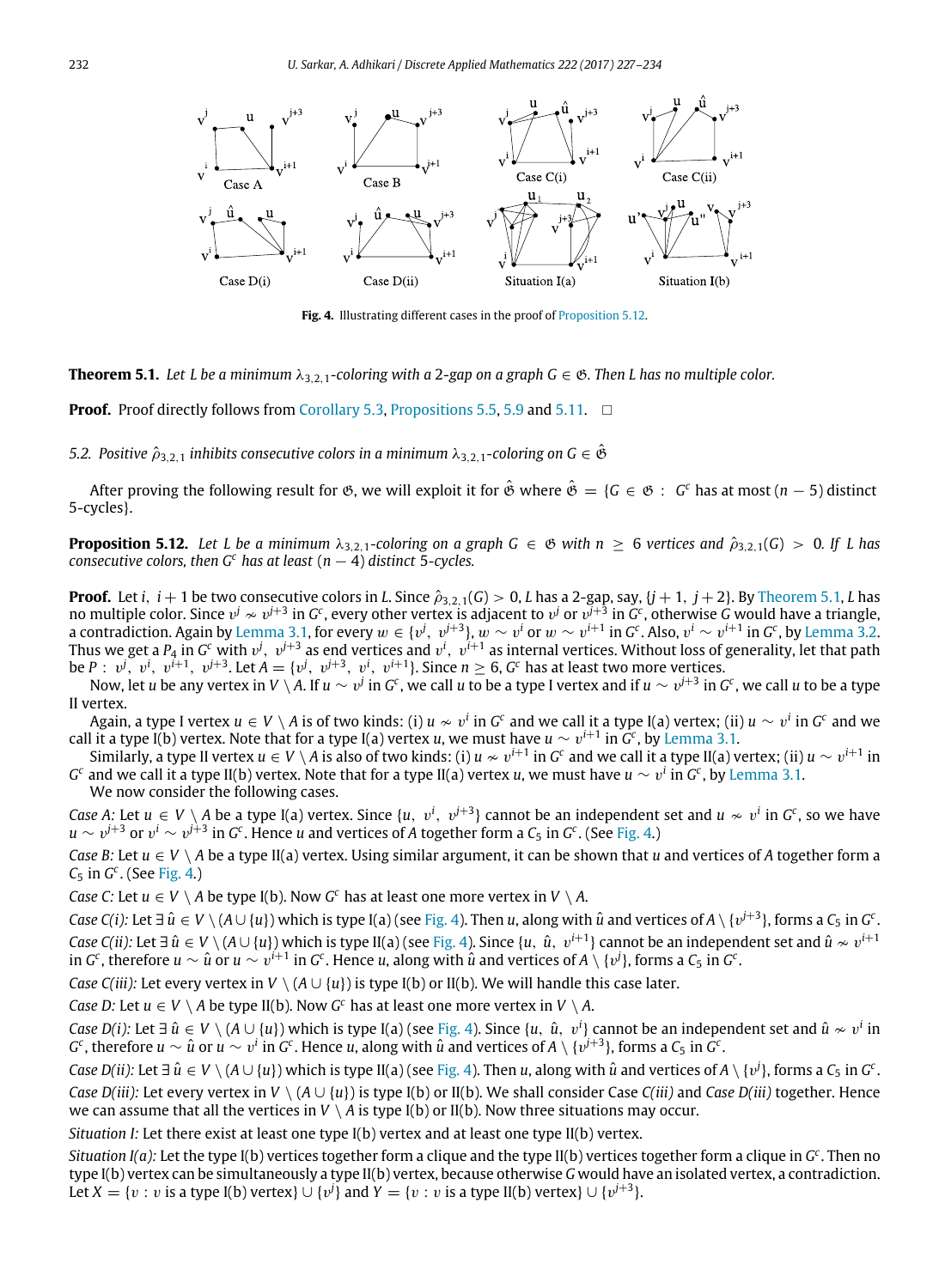If possible, let there be no edge in  $G^c$  between any vertex in  $X$  and any vertex in  $Y.$  Then any edge in  $G^c$  between  $X\cup \{v^i\}$ and *Y* ∪ { $v^{i+1}$ } is incident to  $v^i$  or  $v^{i+1}$ . But all the vertices of *X* cannot be adjacent to  $v^{i+1}$ , because otherwise  $v^{i+1}$  would be an isolated vertex in *G*. Similarly all the vertices of *Y* cannot be adjacent to v *i* .

Now *G* is non-complete bipartite graph with *X* ∪ {v<sup>i</sup>} and *Y* ∪ {v<sup>i+1</sup>} as two partite sets. Also, the set *X* ∪ *Y* induces a complete bipartite subgraph in *G*. Again  $d(x_1, x_2) = 2 = d(y_1, y_2)$  in *G*, for every  $x_1, x_2$  in  $X \cup \{v^i\}$  and for every  $y_1, y_2$  in  $Y\cup \{v^{i+1}\}$ . Also, for any  $p\,\in X\cup\{v^i\}$  with  $p\,\nsim\,v^{i+1}$  in G,  $d(p,\,v^{i+1})\,=\,3$  in G. Again, for any  $q\,\in\,Y\cup\{v^{i+1}\}$  with  $q\,\nsim\,v^i$ in *G*,  $d(q,v^i)=3$  in *G*. Hence diameter of *G* is 3 and so no  $\lambda_{3,2,1}$ -coloring of *G* can have multiple color. The structure of *G* indicates that any  $\lambda_{3,2,1}$ -coloring *L* of *G* satisfies the following properties: (i)  $|L(x) - L(y)| \geq 3$ , for any  $x \in X, y \in Y$ ; (ii)  $|L(x_1) - L(x_2)| \ge 2$ , for any  $x_1, x_2 \in X \cup \{v^i\}$ ; (iii)  $|L(y_1) - L(y_2)| \ge 2$ , for any  $y_1, y_2 \in Y \cup \{v^{i+1}\}$ ; (iv)  $L(p) \ne L(v^{i+1})$ . for any  $p\in X\cup \{v^i\}$  with  $p\nsim v^{i+1}$  in G and (v)  $L(q)\neq L(v^i)$ , for any  $q\in Y\cup \{v^{i+1}\}$  with  $q\nsim v^i$  in G. Properties (iv) and (v) facilitate the existence of a  $\lambda_{3,2,1}$ -coloring of *G* without consecutive holes. Hence  $\hat{\rho}_{3,2,1}(G) = 0$ , a contradiction.

Hence we must have an edge in G<sup>c</sup> between a vertex in *X* and a vertex in Y. Let  $v^j$  or a type I(b) vertex, say  $u_1$ , be adjacent to a type II(b) vertex, say  $u_2$ , or  $v^{j+3}$  in  $G^c$  (see [Fig. 4\)](#page-5-2). Note that  $v^j \nsim v^{j+3}$  in  $G^c$ .

If  $u_1\sim u_2$  in  $G^c$ , then each of the remaining type I(b) and type II(b) vertices produces a  $\mathcal{C}_5$  in  $G^c$  along with  $u_1,\;u_2,\;v^i$  and  $v^{i+1}$ . Also,  $u_1$ , along with  $u_2$  and vertices in A \ { $v^{j+3}$ }, yields a C5 in G $^c$ . Again  $u_2$ , along with  $u_1$  and vertices in A \ { $v^j$ }, yields a  $C_5$  in  $G^c$  . Hence each vertex of  $V \setminus A$  corresponds to a distinct  $C_5$  in  $G^c$  .

*Situation I(b):* Let type I(b) or type II(b) vertices do not form a clique in *G c* . Without loss of generality, we assume that *u*, *u* ′ be two non-adjacent type I(b) vertices in G<sup>c</sup> (see [Fig. 4\)](#page-5-2). Since {*u*, *u'*, *v*<sup>i+1</sup>} cannot be an independent set and *u*  $\sim$  *u'* in G<sup>c</sup>, therefore  $v^{i+1}\sim u$  or  $v^{i+1}\sim u'$  in  $G^c$  . Then we get a  $\mathcal{C}_5$  in  $G^c$  involving  $u,~u'$  and vertices of  $A\setminus\{v^{j+3}\}$ . Again since  $\{u,~u' ,~v^{j+3}\}$ cannot be an independent set and  $u\nsim u'$  in  $G^c$ ,  $v^{j+3}\sim u$  or  $v^{j+3}\sim u'$  in  $G^c$ . Accordingly we get a  $C_5$  in  $G^c$  involving A and  $u$ or u'. Thus we get two distinct  $C_5$  in  $G^c$  (for every pair of non-adjacent type I(b) vertices).

If there is another type I(b) vertex *u''* other than *u*, *u'*, then it must be adjacent to at least one of *u*, *u'*. Hence *u''*, along with  $u,~u',~v^j,~v^i,$  yields a  $\mathsf{C}_5$  in  $G^{\mathsf{c}}$ . Again, if  $v$  be any type II(b) vertex, then  $v\sim u$  or  $v\sim u'$ , as  $u\nsim u'$  in  $G^{\mathsf{c}}$ . Accordingly,  $v,$ along with the vertices of  $A\setminus\{v^j\}$  and  $u$  or  $u'$ , forms a  $C_5$  in  $G^c$ . Hence each vertex in  $V\setminus A$  corresponds to a distinct  $C_5$  in  $G^c$ .

*Situation II:* Let each vertex in *V* \ *A* be type I(b). Proof is analogous to *Situation I*.

*Situation III:* Let each vertex in *V* \ *A* be type II(b). Proof is analogous to *Situation I*.

Hence every vertex in *V* \ A corresponds to a distinct  $C_5$  in  $G^c$ . Therefore  $G^c$  has at least  $(n-4)$  distinct 5-cycles.  $\Box$ 

<span id="page-6-0"></span>**Theorem 5.2.** Let L be a minimum  $\lambda_{3,2,1}$ -coloring on a graph  $G \in \hat{\mathfrak{G}}$  with  $n > 6$  vertices and  $\hat{\rho}_{3,2,1}(G) > 0$ . Then L has no *consecutive colors.*

**Proof.** Proof directly follows from [Proposition 5.12.](#page-5-1) □

#### **6. Proof of [Theorem 2.2](#page-1-2)**

We first prove the following two results.

<span id="page-6-1"></span>**Lemma 6.1.** *Let*  $G^c$  *have a Hamiltonian path. Then*  $\lambda_{3,2,1}(G) \leq 2n - 2$ *.* 

**Proof.** Let  $P_n$ :  $u_1, u_2, \ldots, u_n$  be a Hamiltonian path in  $G^c$ . Define a coloring L on G given by  $L(u_i) = 2i - 2$ , for  $1 \le i \le n$ . Clearly *L* is an *L*(3, 2, 1)-coloring on *G* with span 2*n* − 2 and so  $\lambda_{3,2,1}(G)$  ≤ 2*n* − 2. □

<span id="page-6-2"></span>**Lemma 6.2.** *Let*  $\hat{\rho}_{3,2,1}(G) > 0$  *for a graph*  $G \in \hat{\mathfrak{G}}$  *with*  $n \geq 6$  *vertices. Then*  $\lambda_{3,2,1}(G) \geq 2n - 1$ *.* 

**Proof.** Let *L* be any minimum  $\lambda_{3,2,1}$ -coloring on *G* and  $\rho$  be the number of holes in *L*. Since  $\hat{\rho}_{3,2,1} > 0$ , therefore *L* has a 2-gap and so by [Theorem 5.1,](#page-5-0) *L* has no multiple color. Hence the vertices of *G* can be identified with their respective colors. Since *L* has no consecutive colors by [Theorem 5.2,](#page-6-0) any two colors, one of which is immediately following the other, must be separated by either a single hole or two consecutive holes. But *L* has *n* distinct colors and at least one 2-gap. Hence *n* − 1 ≤ ρ − 1, i.e.,  $n \le \rho$ . As the minimum color assigned by *L* is 0, so  $\lambda_{3,2,1} = span(L) = n + \rho - 1 \ge 2n - 1$ . □

Proof of [Theorem 2.2](#page-1-2) follows directly from [Lemmas 6.1](#page-6-1) and [6.2.](#page-6-2)

#### **7. Applications**

The following two results together characterize the *L*(3, 2, 1)-coloring problem for *&*.

<span id="page-6-3"></span>**Theorem 7.1.** *For a graph G*  $\in \hat{\mathfrak{G}}$  *with n*  $\geq$  6 *vertices,*  $\hat{\rho}_{3,2,1}(G) = 0$  *if and only if*  $\lambda_{3,2,1}(G) \leq 2n - 2$ *.* 

**Proof.** Proof follows directly from [Theorem 2.1,](#page-1-0) [Lemmas 6.1](#page-6-1) and [6.2.](#page-6-2) □

The following gives a closed formula for  $\lambda_{3,2,1}$  when  $\hat{\rho}_{3,2,1} > 0$  for a graph  $G \in \mathfrak{G}$ .